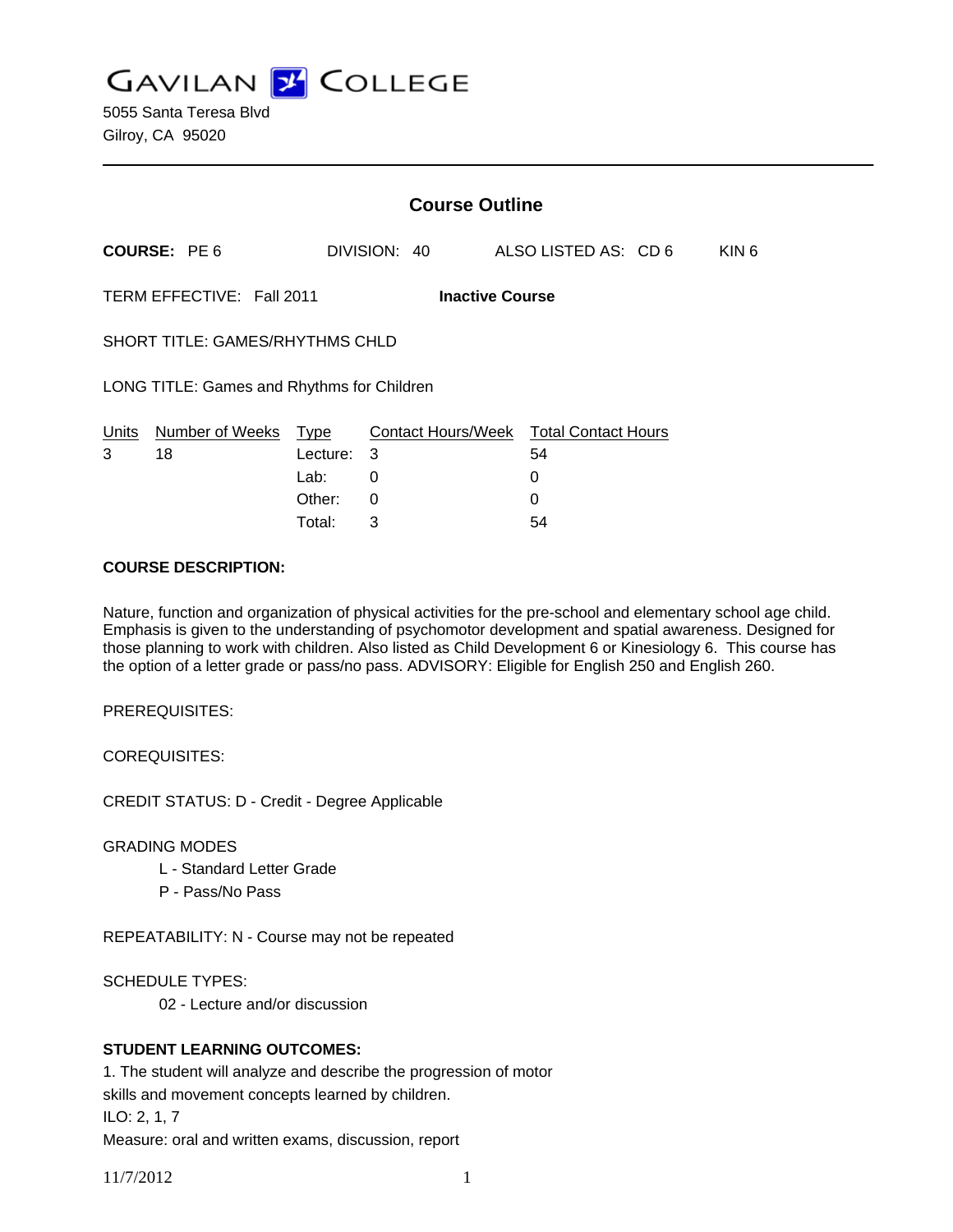2. The student will develop a lesson plan and teach their fellow classmates a game/activity utilizing the knowledge and skills learned throughout the semester. ILO: 1, 2, 4, 7 Measure: presentations, role playing, written exam 3. The student will explain the benefits of providing physical activity for children at the school age level. ILO: 2, 1, 7 Measure: oral report, exam 4. The student will list characteristics and program needs for children at various age levels. ILO: 2, 7, 1, Measure: written exam, oral report

## **CONTENT, STUDENT PERFORMANCE OBJECTIVES, OUT-OF-CLASS ASSIGNMENTS**

Inactive Course: 11/08/2010

This course is now listed as Kinesiology 6, effective Fall 2011.

Curriculum Approval Date: 10/22/2007

6 Hours

Course introduction and overview. Students will be given an opportunity to explore their perception and knowledge of motor skills. Presentation on the factors that contribute to effective teaching and learning situations. A general overview on the need to teach motor skills and movement concepts to children before teaching them games/activities will be provided.

HW: Read appropriate chapters in the textbook.

SPO: The student will list the factors that contribute to effective teaching and learning situations. They will discuss the benefits of teaching motor skills and movement concepts before sports/games are introduced.

Quiz on material covered to date.

9 Hours

Information presented on observation at child development center. Presentation of motor skills development and movement concepts material. Lecture on how to develop a teaching plan - for the year, by units and a daily lesson plan. Discussion on the various instructional approaches. Students share information from their library reading assignment.

HW: Library reading assignment: Students will read and present to the class an article relating to teaching and/or learning styles/methods. Read appropriate chapters in the text. Work on outside observation assignment.

SPO: Students will list the motor skills that fall under each of the three categories - locomotor, non-manipulative and manipulative. They will explain what a movement concept is and how to combine it with the teaching of motor skills. Students will develop and implement a daily lesson plan for the teaching of a motor skill/movement concept. The characteristics of six instructional approaches will be described by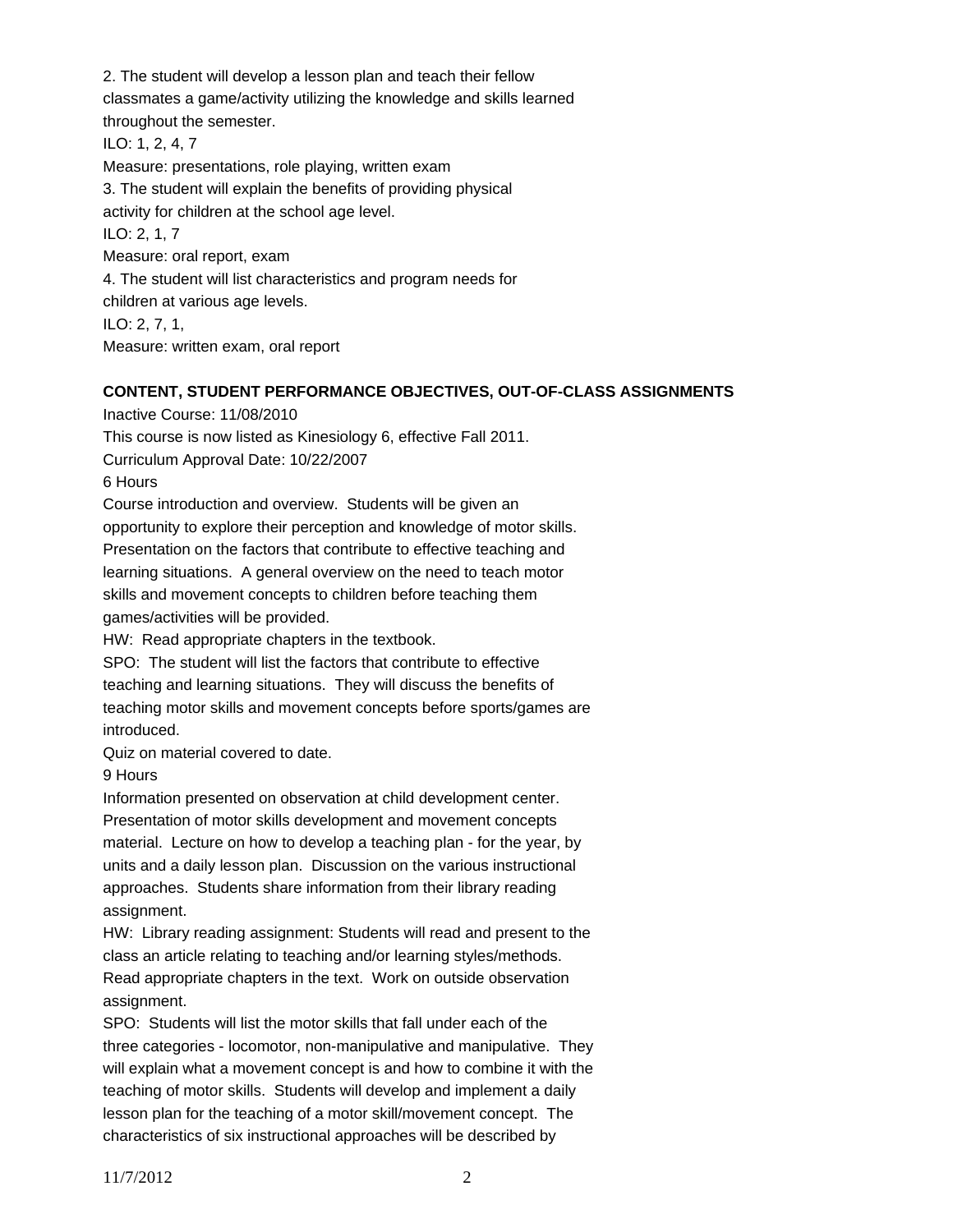the students.

Quiz on materials covered.

6 Hours

Lecture on establishing an environment for learning as it relates to the teaching of a physical activity. Presentation on maintaining appropriate behavior in the teaching/learning environment. Class discussion on observation done at the Child Development Center. Information provided on motor skill/movement concept teaching presentation.

HW: Read related chapters in the textbook. Complete outside observation at an elementary school.

SPO: The student will discuss the difference between physical activity classes and recess (free time). They will list three guidelines for establishing an environment for learning. Strategies for maintaining an effective learning environment in a physical activity class will be explained by the students.

Quiz on material presented.

## 12 Hours

Information presented on observation at an elementary school. Lecture on observation techniques utilized in the teaching of physical

activity. Presentation of material on assessing student learning.

Discussion on the need to assess your teaching methods. Presentations of motor skills/movement concept teaching assignment.

HW: Read appropriate chapters in text. Work on presentation. Do elementary school observation.

SPO: Students will describe two observation techniques and three methods for assessing student learning. They will provide three techniques used in assessing teaching. Midterm.

15 Hours

Class discussion on outside observation done at an elementary school. Information provided on the second teaching presentation. Review of

how to apply the skills learned in class to the assignment.

Presentation of lessons by students.

HW: Develop a game/activity teaching presentation, both oral and written. Review course material.

SPO: Students will develop a lesson plan that includes at least one of the six instructional approaches. They will teach this lesson to the class

4 Hours

Discussion on the handout "Planning the Program", which details how to select specific content for the teaching of physical activity based on the ages/needs of the children.

HW: Read handout. Review for final.

SPO: The student will list activities participated in by children

based on age levels.

2 Hours

Final exam.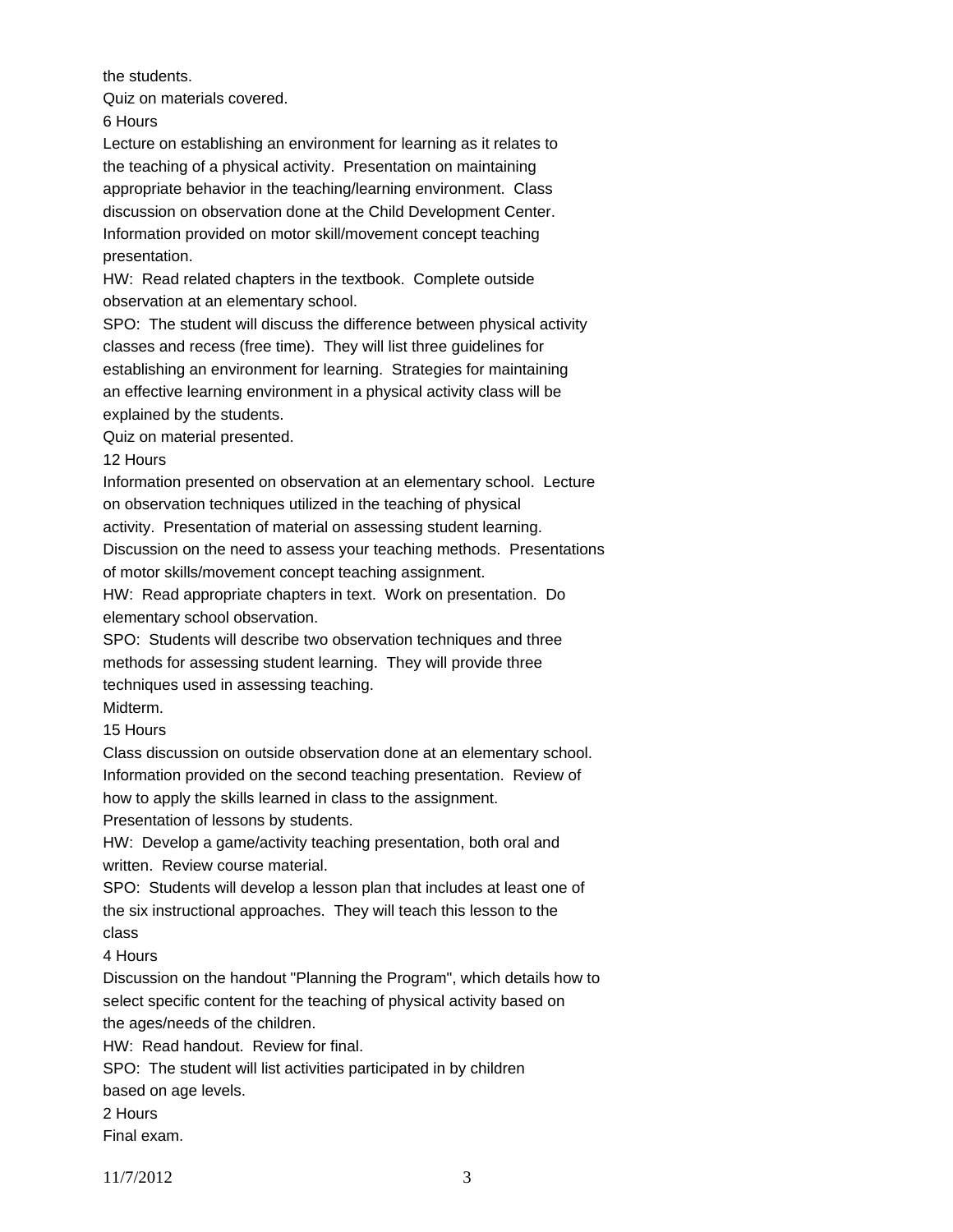Included in content section.

### **METHODS OF INSTRUCTION:**

Lecture, small groups, observation, discussion

#### **METHODS OF EVALUATION:**

The types of writing assignments required: Essay exams Other: Written report of outside observations The problem-solving assignments required: None The types of skill demonstrations required: Other: Presentation of teaching activity assignments The types of objective examinations used in the course: True/false Matching items Completion Other category: Notebook The basis for assigning students grades in the course: Writing assignments: 10% - 20% Problem-solving demonstrations: 0% - 0% Skill demonstrations: 30% - 40% Objective examinations: 30% - 40% Other methods of evaluation: 5% - 15%

## **REPRESENTATIVE TEXTBOOKS:**

Children Moving: A Reflective Approach to Teaching Physical Education by Graham, Holt/Hale and Parker. Published by McGraw-Hill, 2004. or other appropriate college level text. Reading level of text: 13th grade. Verified by: publisher

#### **ARTICULATION and CERTIFICATE INFORMATION**

 Transferable CSU, effective 200830 UC TRANSFER: Not Transferable Associate Degree: GAV E1, effective 200830 CSU GE: IGETC: CSU TRANSFER:

# **SUPPLEMENTAL DATA:**

Basic Skills: N Classification: I Noncredit Category: Y Cooperative Education:

11/7/2012 4